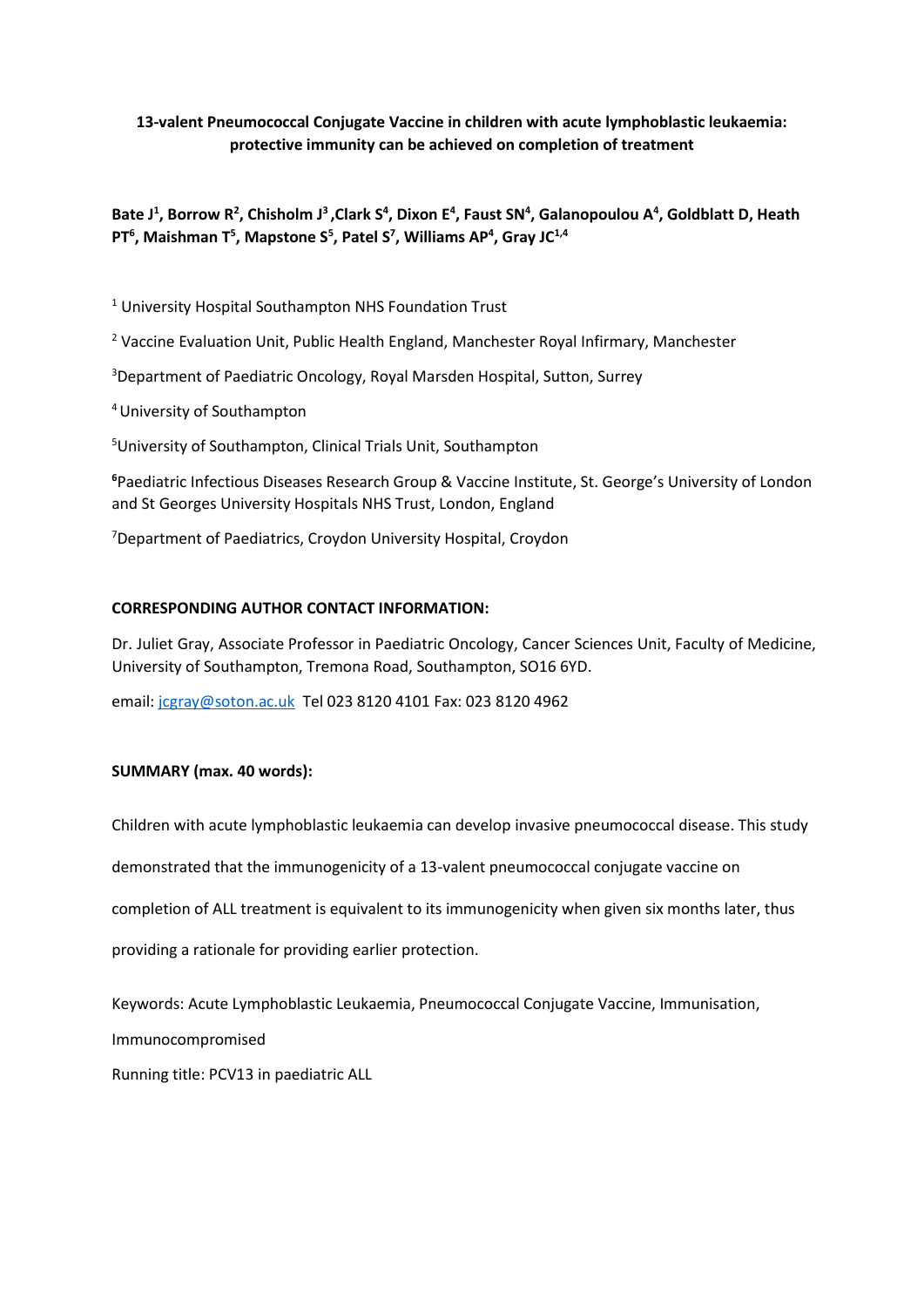#### **ABSTRACT (max: 250 words):**

#### **Background:**

Children with acute lymphoblastic leukaemia (ALL) are at increased risk of invasive pneumococcal disease. This study describes the immunogenicity of 13-valent pneumococcal conjugate vaccine (PCV13) at three time points during and after chemotherapy to identify the earliest time point when protective immunity could be achieved.

#### **Methods:**

Children with ALL were allocated to study groups empirically and received a single dose of PCV13: Group 1 - during maintenance chemotherapy; Group 2 - end of chemotherapy; Group 3 - 6 months after completion of chemotherapy. A protective vaccine response was defined as at least 10 of 12 serotypes (or greater than 83% of serotypes with data) achieving post-vaccination serotype-specific  $\lg G \geq 0.35 \,\mathrm{\mu g/mL}$  and  $\geq 4$  fold rise, compared to pre-vaccination at 1 and 12 months.

#### **Results:**

One hundred and eighteen children were recruited with 39, 40 and 39 children allocated to Groups 1, 2 and 3, respectively.

Only 12.8% (5/39; 95% CI 4.3% to 27.4%) of patients vaccinated during maintenance chemotherapy (Group 1) achieved the defined protective response at 1 month post-vaccination and none of these patients had a protective response at 12 months. For Group 2 patients, 59.5% (22/37; 95% CI 42.1% to 75.3%) achieved a response at 1 month and 37.9% (11/29; 95% CI 20.7% to 57.7%) maintained immunity at 12 months. For Group 3 patients, 56.8% (21/37; 95% CI 39.5% to 72.9%) achieved a protective response at 1 month and 43.3% (13/30; 95% CI 25.5% to 62.6%) maintained immunity at 12 months.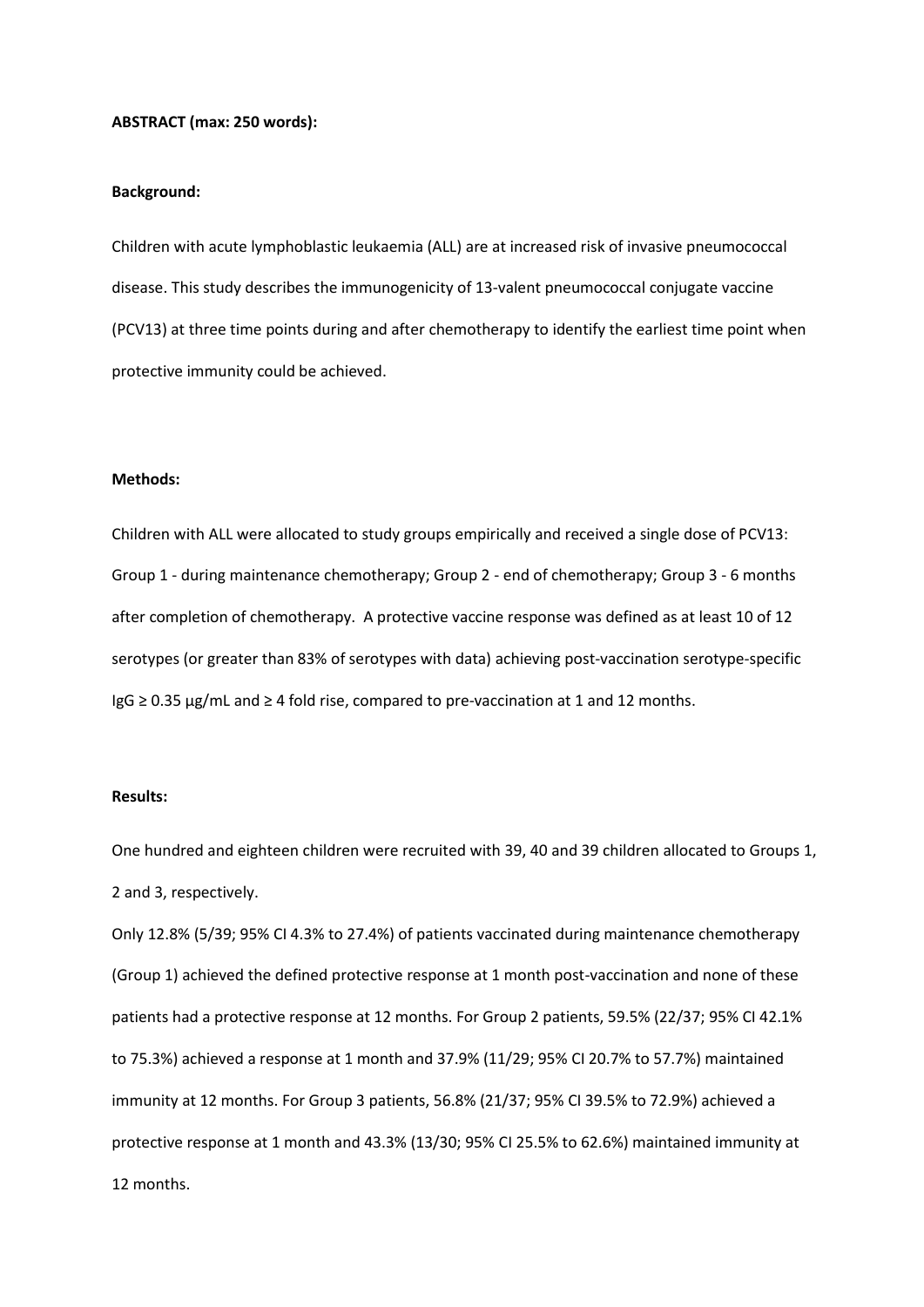### **Conclusion:**

This study demonstrated the earliest time point at which protective immunity can be achieved in children with ALL is on completion of chemotherapy; this is earlier than recommended in current guidelines and may ensure protection during a period when children are most susceptible to this infection.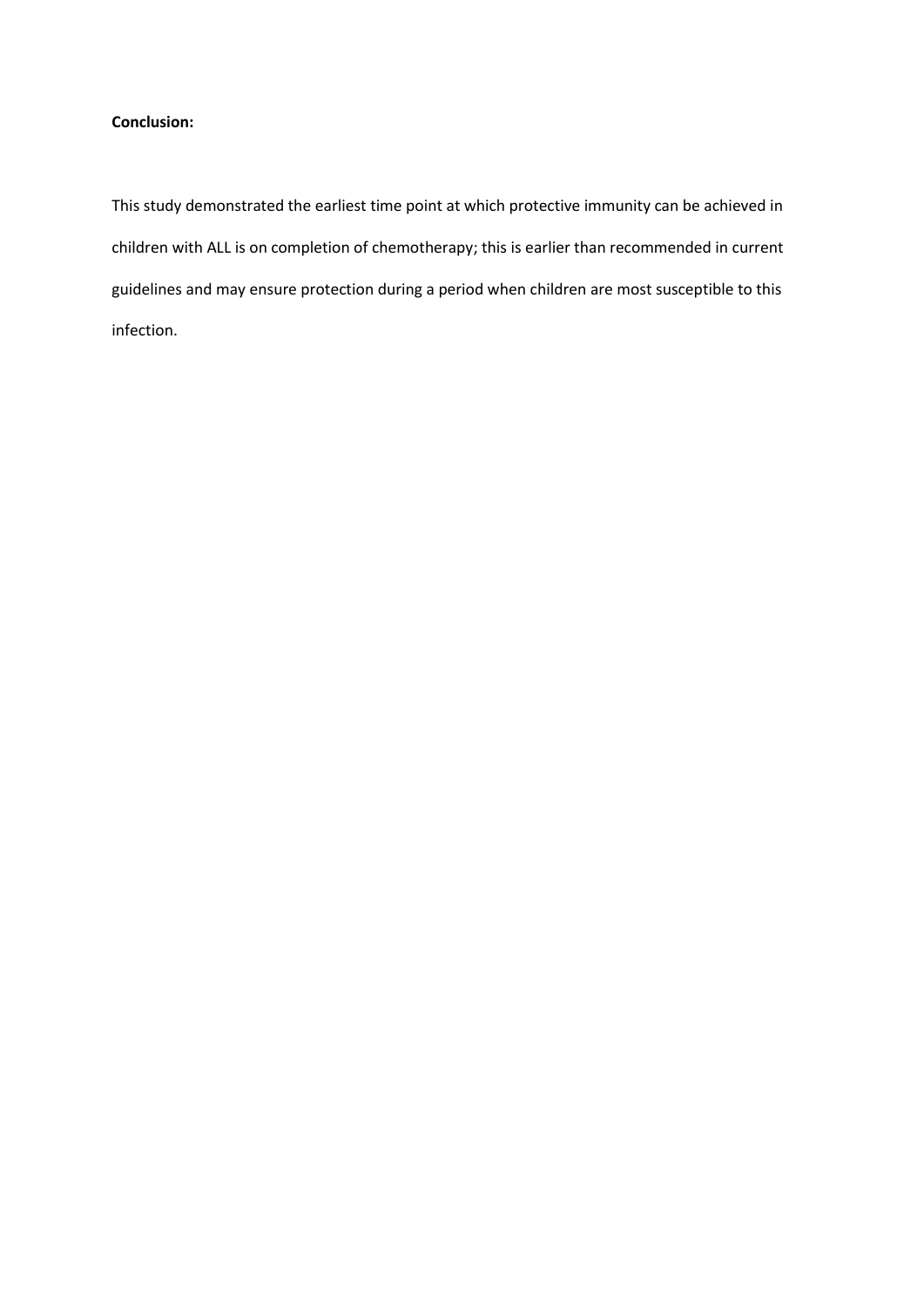### **FUNDING:**

This trial is primarily funded by the NIHR Research for Patient Benefit Programme with additional financial support from Pfizer (formally Wyeth). EudraCT reference number: 2009-011587-11.

## **CONFLICT OF INTEREST:**

**RB** performs contract research on behalf of Public Health England for GSK, Pfizer and Sanofi Pasteur.

## **ACKNOWLEDGEMENTS:**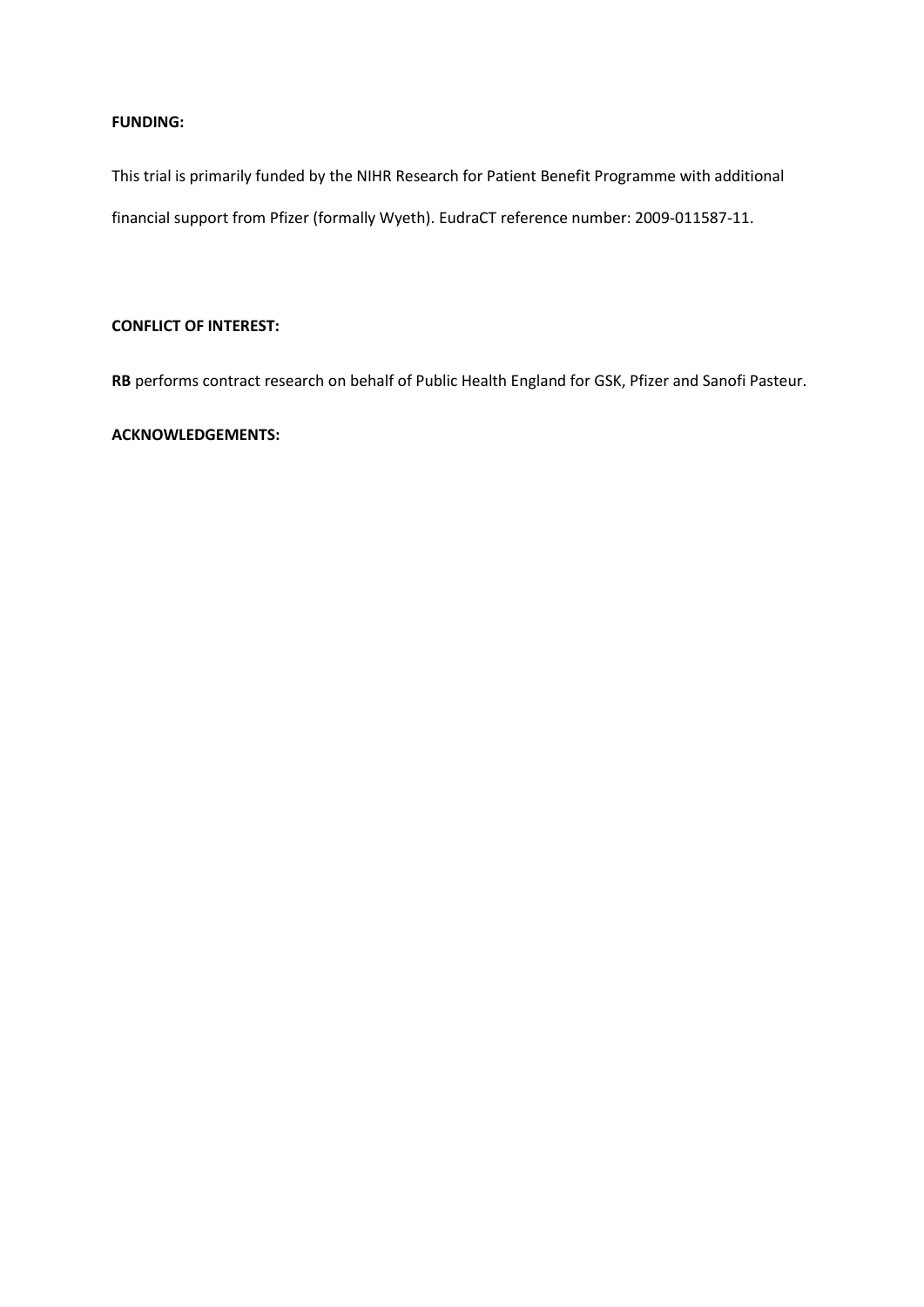### **Title: Immunogenicity of 13-valent Pneumococcal Conjugate Vaccine in children with acute lymphoblastic leukaemia: protective immunity achievable on completion of treatment**

### **BACKGROUND:**

Outcomes for children with acute lymphoblastic leukaemia (ALL) have steadily improved over time with recent trials demonstrating survival rates of  $> 90\%$  in standard risk patients (1, 2). The excellent survival rates have been achieved through enhanced risk stratification with increased chemotherapy intensity and duration together with improvements in supportive care. However, the risk of treatment-related mortality remains a significant concern in the context of low relapse risk. The most common cause of treatment-related mortality is infection. During the UK ALL 2003 trial, for children in the low-risk group, deaths from infection were almost as common as death from ALL itself (3). As mortality from vaccine-preventable infections is potentially preventable, it is important to consider how vaccination may be optimised to minimise the risk to immunocompromised children both during and after completion of treatment.

The prolonged period of chemotherapy of up to three years for children with ALL renders them significantly immunosuppressed and at risk of infection. Studies in children with ALL have shown that they develop persistent deficits in their immune function that can last for months after completion of chemotherapy and that their immunity to vaccines received prior to diagnosis declines after completion of treatment (4-7).

One of these vaccine-preventable pathogens is *Streptococcus pneumoniae*, or pneumococcus. Invasive pneumococcal disease (IPD) is a major cause of hospitalisation and mortality in the immunocompromised child (8-11). For children with cancer, the risk of IPD is significantly higher than in healthy children and other immunocompromised groups such as those with human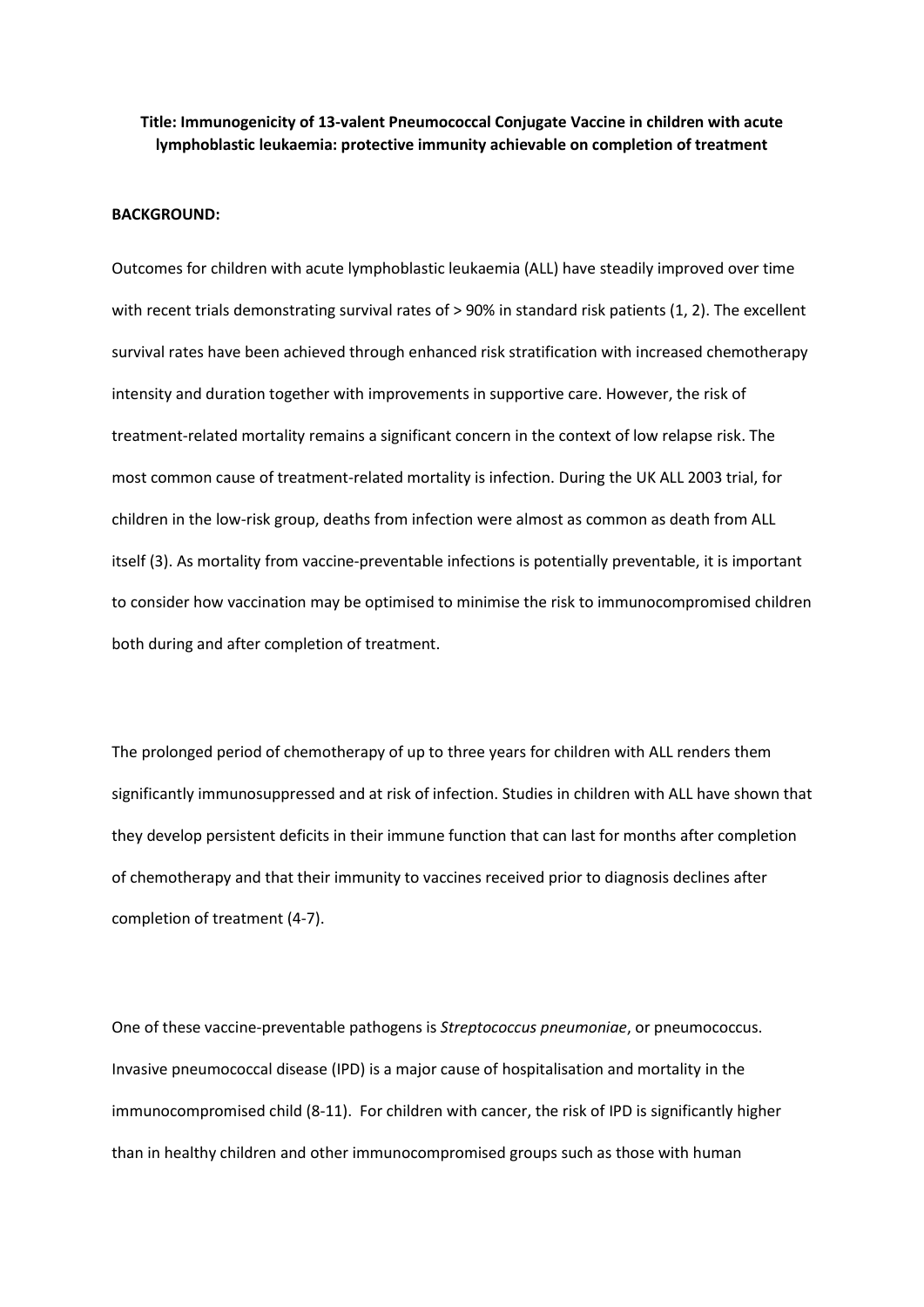immunodeficiency virus (12). Studies have reported a specific pneumococcal immune defect in children with ALL which persists after completion of chemotherapy (13, 14).

Traditional polysaccharide pneumococcal vaccines are ineffective in infants and in immunocompromised children (15, 16). However, pneumococcal conjugate vaccines (PCV) are much more immunogenic by eliciting a T-cell–dependent immune response. T cells provide the signals required for the generation of B-cell memory (17, 18). Conjugate vaccines have the potential to elicit a memory response on subsequent natural exposure to vaccine-type strains and PCV have been shown to be immunogenic in immunocompromised hosts (19-23) In the United Kingdom (UK), since the introduction of 7-valent PCV in 2006 and 13-valent PCV in 2010, the overall incidence of IPD has reduced by more than 50% (24).

Despite the known increased risk of IPD in children with ALL and the reported immunogenicity of PCV, there is no consensus as to when the optimum time for vaccination should be and international practice is variable (25-27). Current published guidelines recommend that children with cancer should receive pneumococcal vaccine 3 to 6 months after completion of treatment (28-32) (6 months in UK). However, delaying vaccination until 3 or 6 months after completion of cancer therapy potentially results in a prolonged period during which patients remain at risk of IPD. It is possible that PCV may be effective during chemotherapy or as soon as chemotherapy is complete. The aim of this study therefore was to examine the immunogenicity of PCV13 in children with ALL at 3 time points during / after their treatment, to identify the earliest time point when protective immunity can be generated. The study also provided an opportunity to characterise the immune function of children receiving, and recovering from, current ALL treatment regimens.

#### **METHODS:**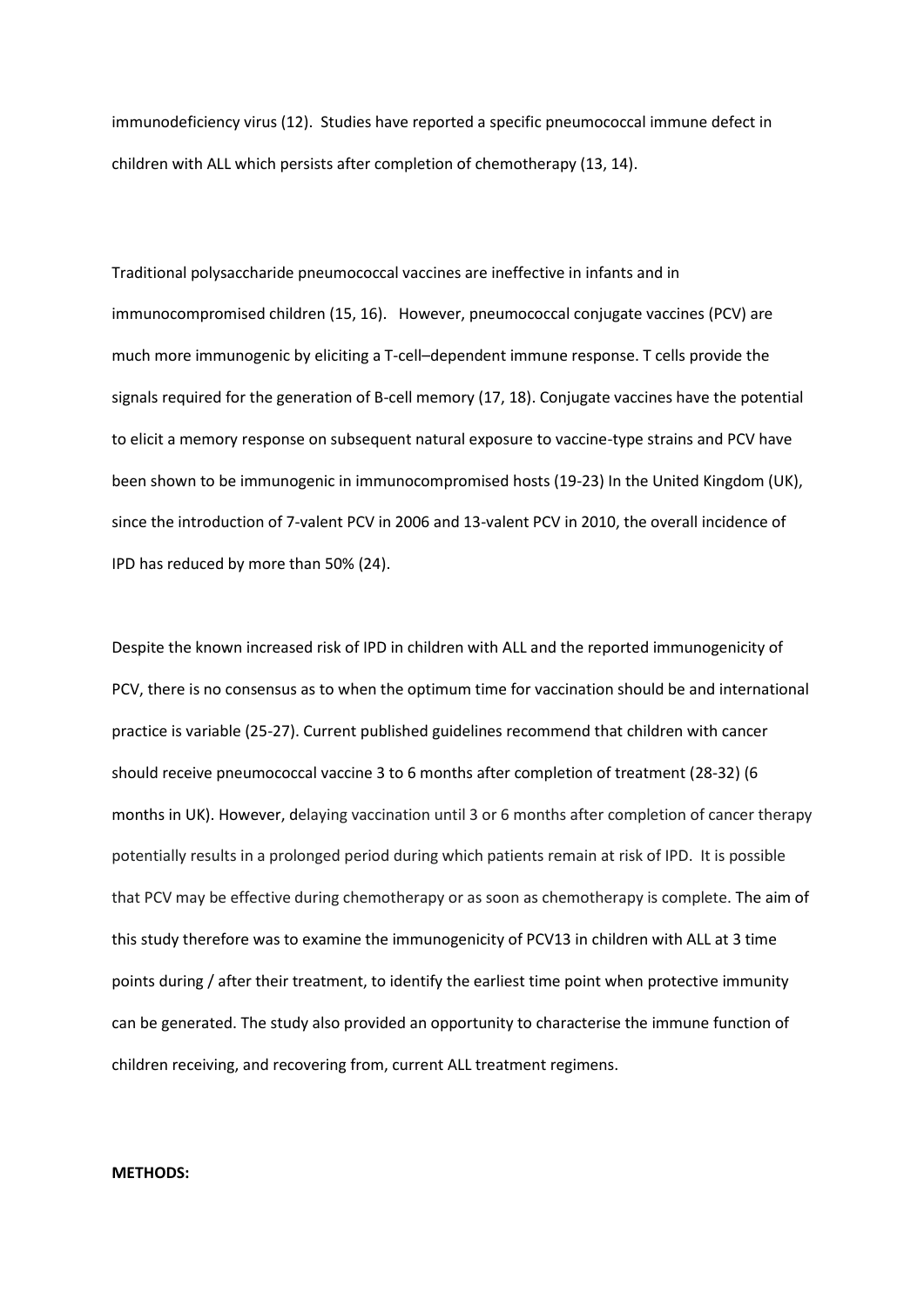#### **Study Design:**

This non-randomised open-label study was conducted at 8 centres in the UK between September 2010 and July 2015. Children were allocated to study groups on the basis of their current time point in ALL treatment. The following study groups were used:

Study group 1: Vaccine administered during 3<sup>rd</sup> cycle of maintenance chemotherapy, 6 months from last intensive chemotherapy;

Study group 2: Vaccine administered 4 weeks after last oral maintenance chemotherapy, at the end of treatment;

Study group 3: Vaccine administered 6 months after last oral maintenance chemotherapy

#### **Study population**

Children between the ages of 2 to 18 years with ALL confirmed by immunophenotyping and receiving maintenance treatment or who had completed treatment within last 6 months as per UK ALL 2003 protocol were eligible for recruitment (1). Exclusion criteria included children with concomitant acquired or congenital immunodeficiency, those receiving immunosuppressive medication other than UK ALL 2003 chemotherapy, previous severe or anaphylactic reaction to PCV and/or diphtheria toxoid and any children with a contraindication to receipt of any vaccine as per UK guidelines (32). Receipt of PCV7 vaccines as part of the routine schedule prior to diagnosis was not an exclusion criteria.

#### **Study vaccine**

The vaccine used in the study was PCV13 (Prevenar-13™, Wyeth) which contains pneumococcal serotypes (1, 3, 4, 5, 6A, 6B, 7F, 9V, 14, 18C, 19A, 19F and 23F). A single 0.5 mL intramuscular dose of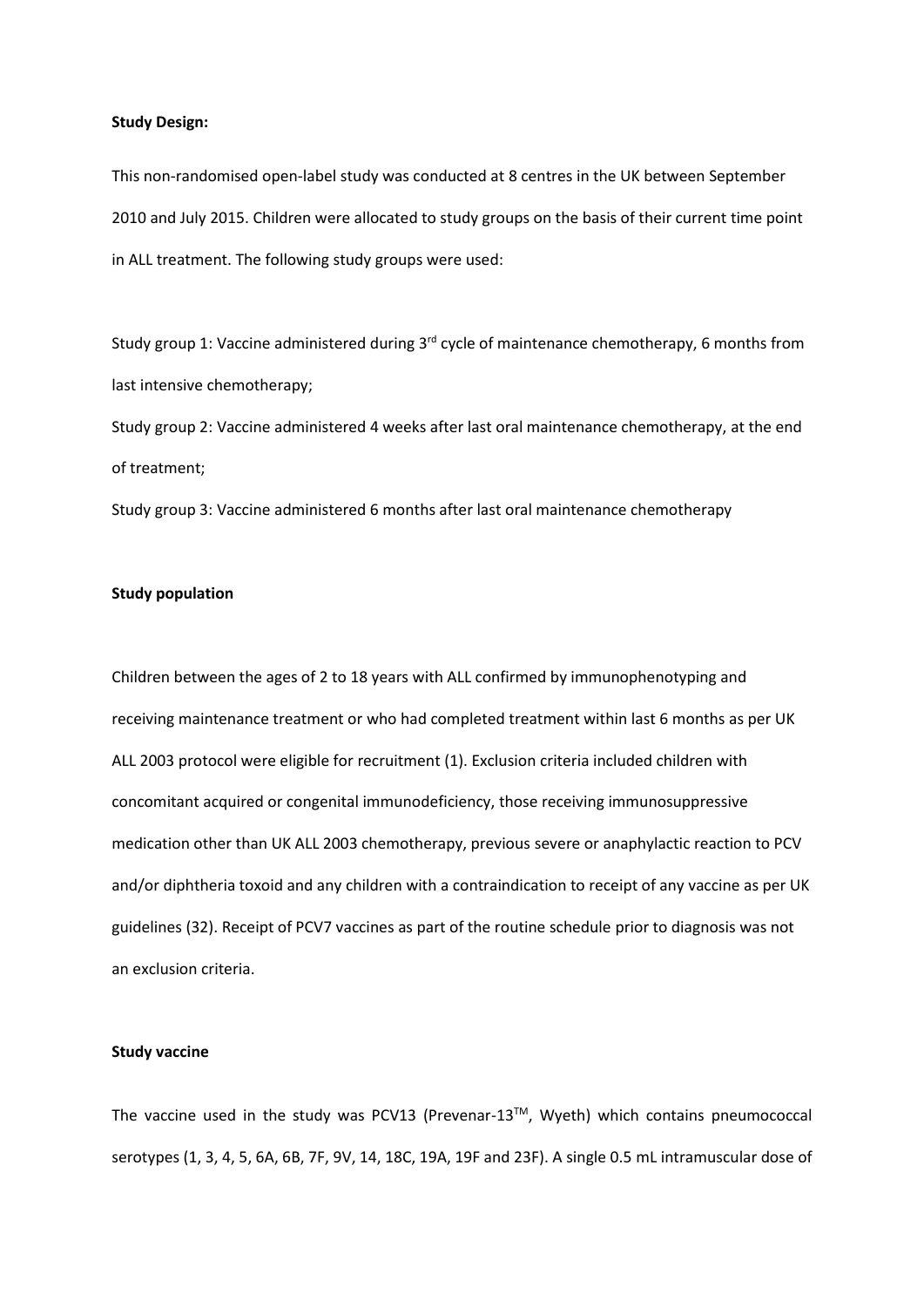vaccine was administered to each study patient as allocated to the study groups 1, 2 or 3 described above.

#### **Safety and tolerability assessment**

All patients were observed for 30 minutes following vaccine administration with appropriate medical treatment and supervision readily available in case of an anaphylactic event. Parents were given a report card to document any reactions to the vaccine.

#### **Study procedures**

Baseline blood samples were obtained pre-vaccination and follow-up samples were taken at 1 and 12 months post-vaccination. Serum concentrations of IgG anti-capsular polysaccharide antibodies to pneumococcal serotypes 1, 3, 4, 5, 6B, 7F, 9V, 14, 18C, 19A, 19F and 23F were assayed by Public Health England, Manchester vaccination. Serotype-specific pneumococcal IgG antibodies were quantified for 12 serotypes using a multiplex microsphere assay as previously described (33). Opsonophagocytosis assays were tested at Institute of Child Health Immunobiology Reference Laboratory by multiplex assay ((further details here).

### **Immunogenicity assessment**

In line with World Health Organization (WHO) guidance, both antibody concentrations and functional assays were used to define protective levels of anti-pneumococcal immunity at 1 and 12 months post-vaccination (33). IgG serotype-specific geometric mean concentrations (GMCs) and the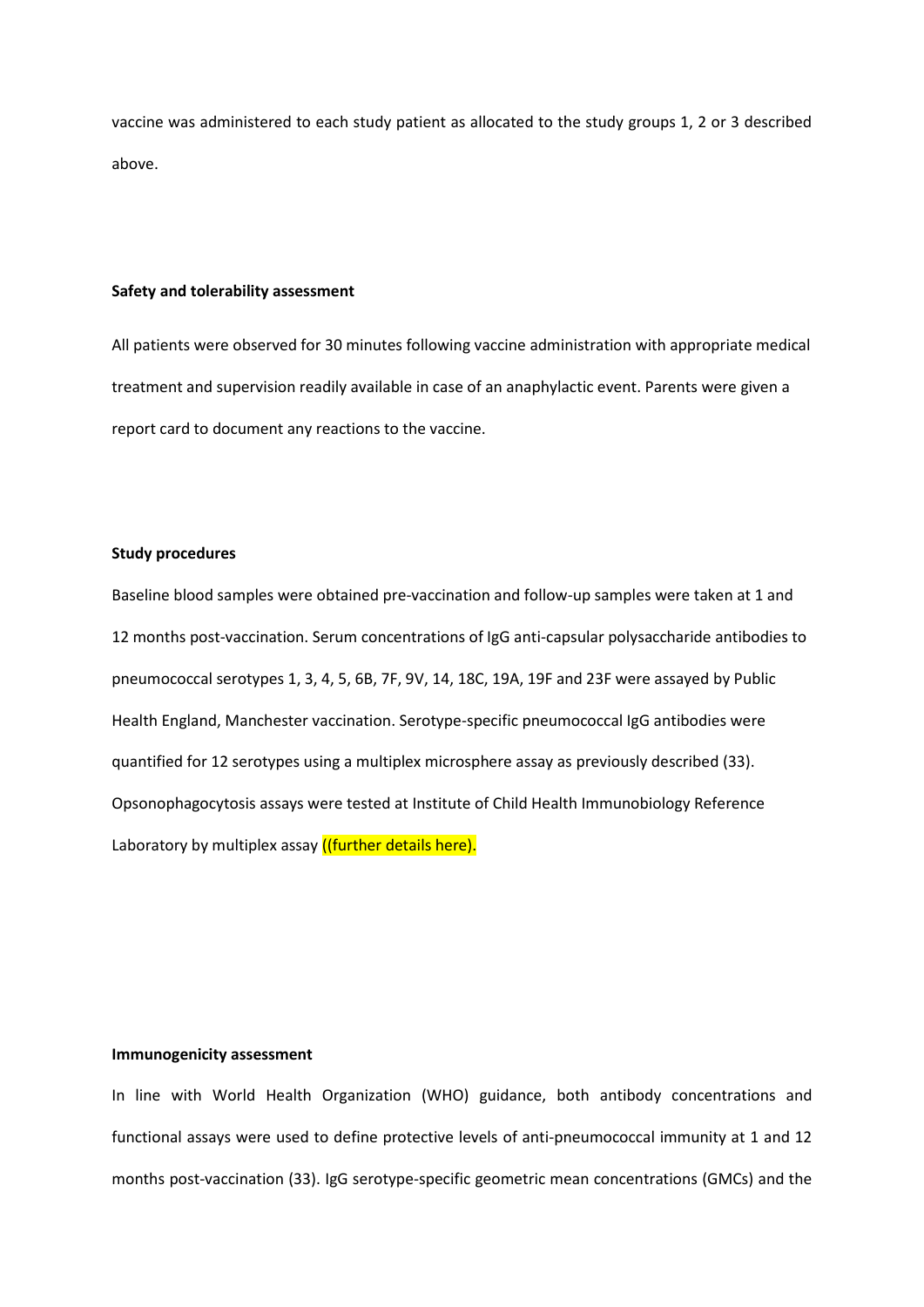proportion of children with concentrations  $\geq$  0.35 µg/mL and with a  $\geq$  4 fold rise compared to prevaccination were calculated at 1 and 12 months post-vaccination for 12 of the 13 serotypes (1, 3, 4, 5, 6B, 7F, 9V, 14, 18C, 19A, 19F and 23F). A protective response was classified as having at least 10 out of 12 serotypes (or greater than 83% of serotypes with data) meeting this definition.

Functionality of anti-pneumococcal antibodies was assessed in 4 of the 13 serotypes (1, 4, 5 and 19A). Protective immunity was defined if all 4 serotypes achieved opsonophagocytosis assay titres ≥ 8 at 1 and 12 months post-vaccination (35). A patient was defined as having an overall composite response if they had an antibody response, as defined above, plus protective immunity, at 1 and 12 months.

Secondary assays collected from study participants were peripheral blood lymphocyte subsets, serum concentrations of total immunoglobulins and IgG subclasses and nasopharyngeal swabs for culture of pneumococci, serotyping and multi-locus sequence typing (MLST) of any pneumococcal isolates.

### **Statistical methods**

Power calculations were based on the premise that ≥70% of children will develop protective levels of anti-pneumococcal antibodies following one dose of PCV. However, if a ≥ 50% response rate was observed then this would still be considered clinically useful for this group given their increased susceptibility to IPD.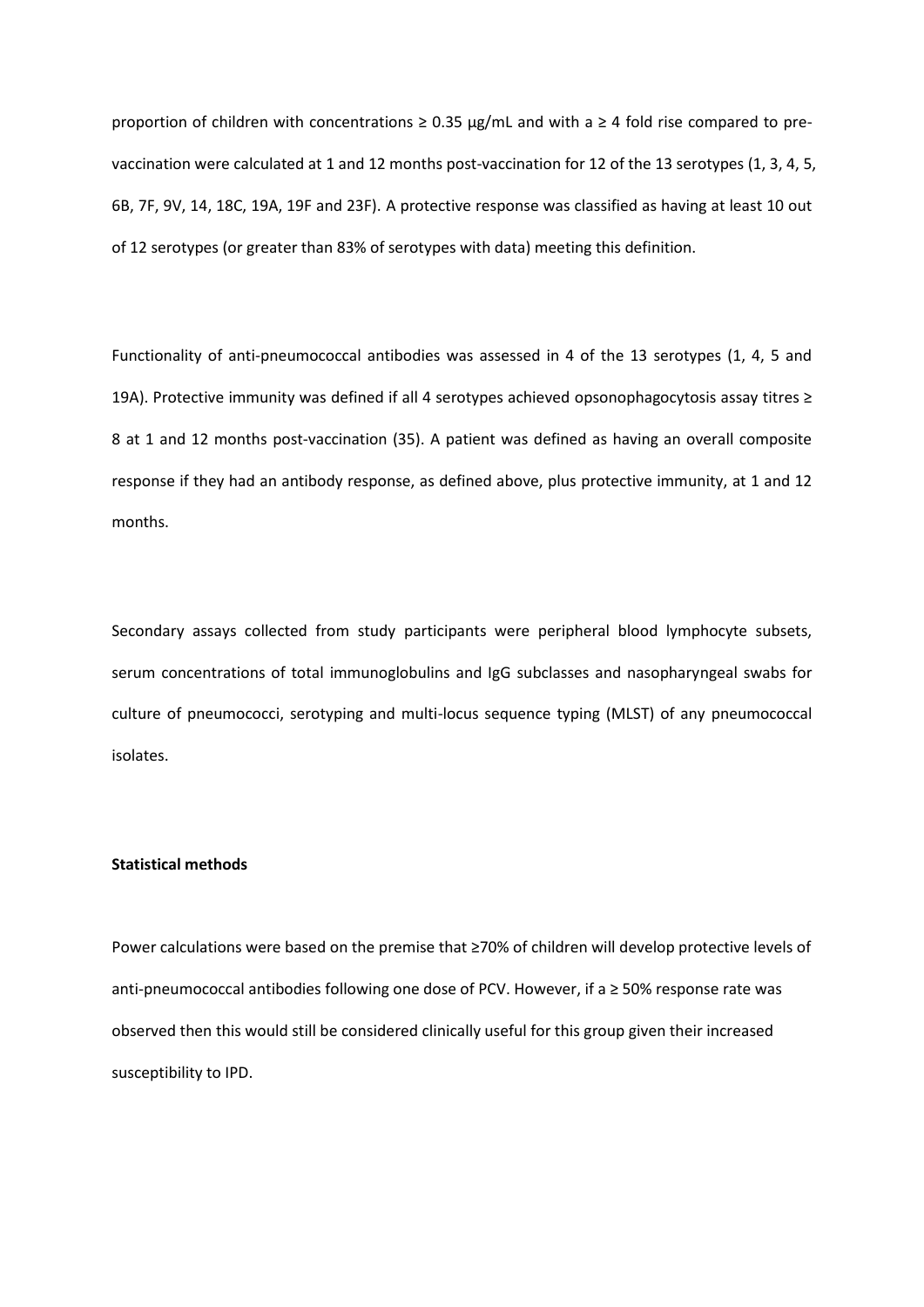The study required 40 participants per group (120 in total). With a response rate of ≥70% of subjects developing protective levels of anti-pneumococcal antibodies following one dose of PCV, the true response rate was estimated to within a confidence interval of ± 14% (i.e lower confidence interval of 56%), with 95% confidence.

Patient demographics and leukaemia and immunisation history information was summarised by study group. For the primary outcomes of overall response in concentrations of anti-pneumococcal antibodies at 1 and 12 months following a single dose of PCV13, point estimates (proportions) with 95% confidence intervals were calculated separately for the three study groups. Point estimates (proportions) with 95% confidence intervals were also calculated for the secondary outcomes of response in absolute concentration of anti-pneumococcal antibodies at 1 and 12 months postvaccination, response in functionality of antibodies measured at 1 and 12 months post-vaccination, response in concentration of antibodies to each of the 12 serotypes measured at 1 and 12 months post-vaccination, and response in functionality of antibodies to each of the 4 serotypes measured at 1 and 12 months post-vaccination.

Logistic regression adjusting for leukaemia regimen and number of delayed intensifications was applied to the response data. Analysis of covariance (ANCOVA) was used to model the absolute concentration and absolute functionality data values of each serotype separately at 1 and 12 months post-vaccination.

Mann-Whitney tests were used to compare the concentration of anti-pneumococcal antibodies prevaccination and at 1 and 12 months post-vaccination respectively between PCV-7 subset and non-PCV-7 subset by serotype in PCV-7 for each study group.

Box and whisker plots were used to visualise the absolute values of the PCV-7 serotypes from the concentration assay at 1 and 12 months post-vaccination.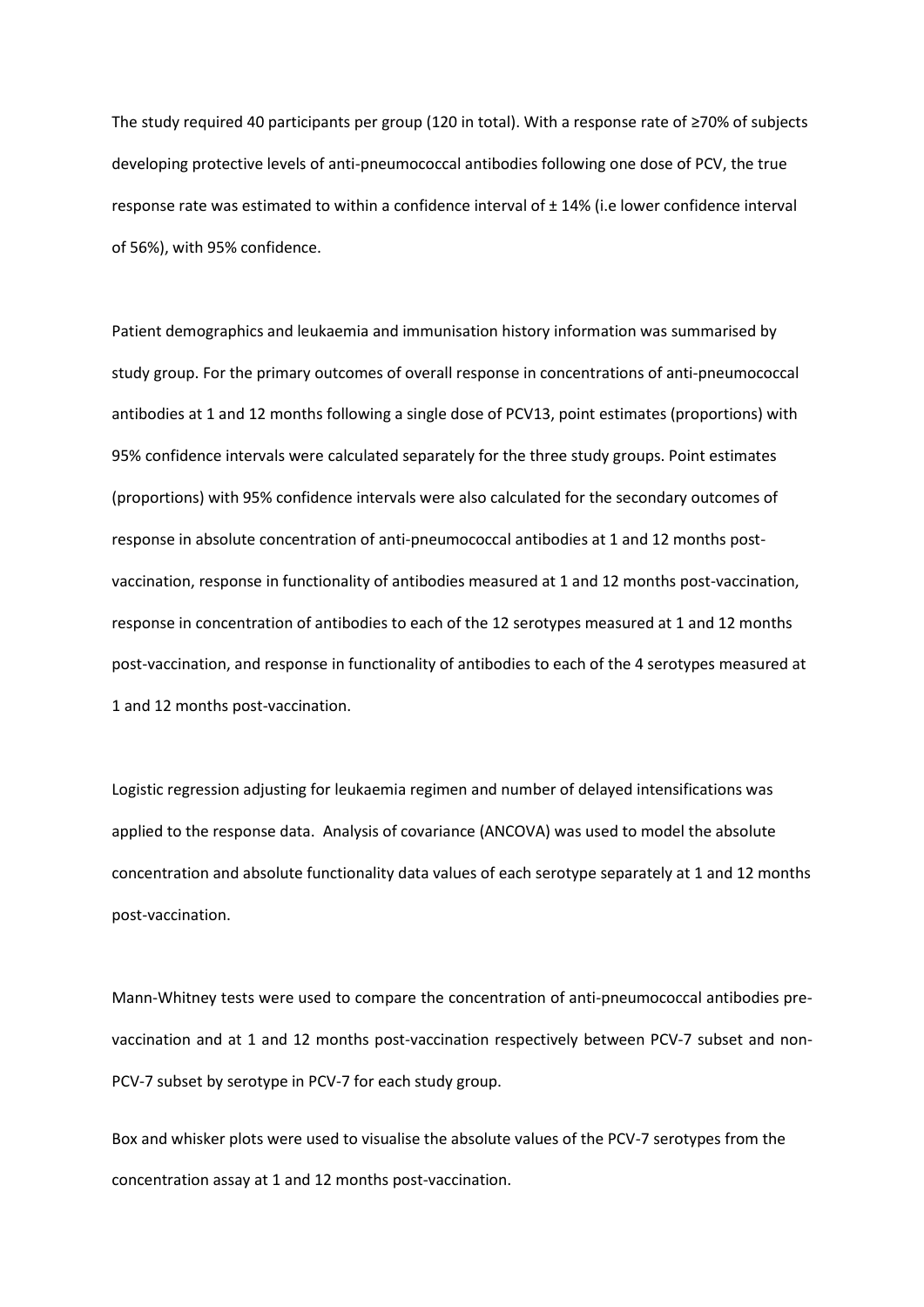All statistical analyses were carried out using SAS 9.4 on records with complete data.

### **Ethical approval and compliance with guidelines.**

The study was conducted in accordance with the principles of the Declaration of Helsinki, the standards of Good Clinical Practice (as defined by the International Conference on Harmonisation), and United Kingdom regulatory requirements. Ethics approval was obtained from National Research Ethics Service (NRES) Committee South Central (REC reference number 09/H0504/112)

#### **RESULTS:**

#### **Study population**

A total of 224 children were screened, of which 118 (52.7%) were recruited to the study. Of the 118 children recruited, 39 (33.1%) were allocated to Group 1, 40 (33.9%) were allocated to Group 2, and 39 (33.1%) were allocated to Group 3 (Figure 1, Consort diagram). Details on baseline patient characteristics, leukaemia and immunisation history are shown in Table 1. There were 84 patients (71.8%) who had previously been immunised with PCV7, with the mean number of previous PCV-7 immunisations highest in study group 1, followed by study group 2 and study group 3 (2.5, 1.8 and 1.4, respectively). The mean age in years at the time of PCV13 vaccination was 6.3 years (standard deviation [SD] 4.13) in Group 1, 8.4 years (SD 3.95) in Group 2 and 9.3 years (SD 4.40) in Group 3.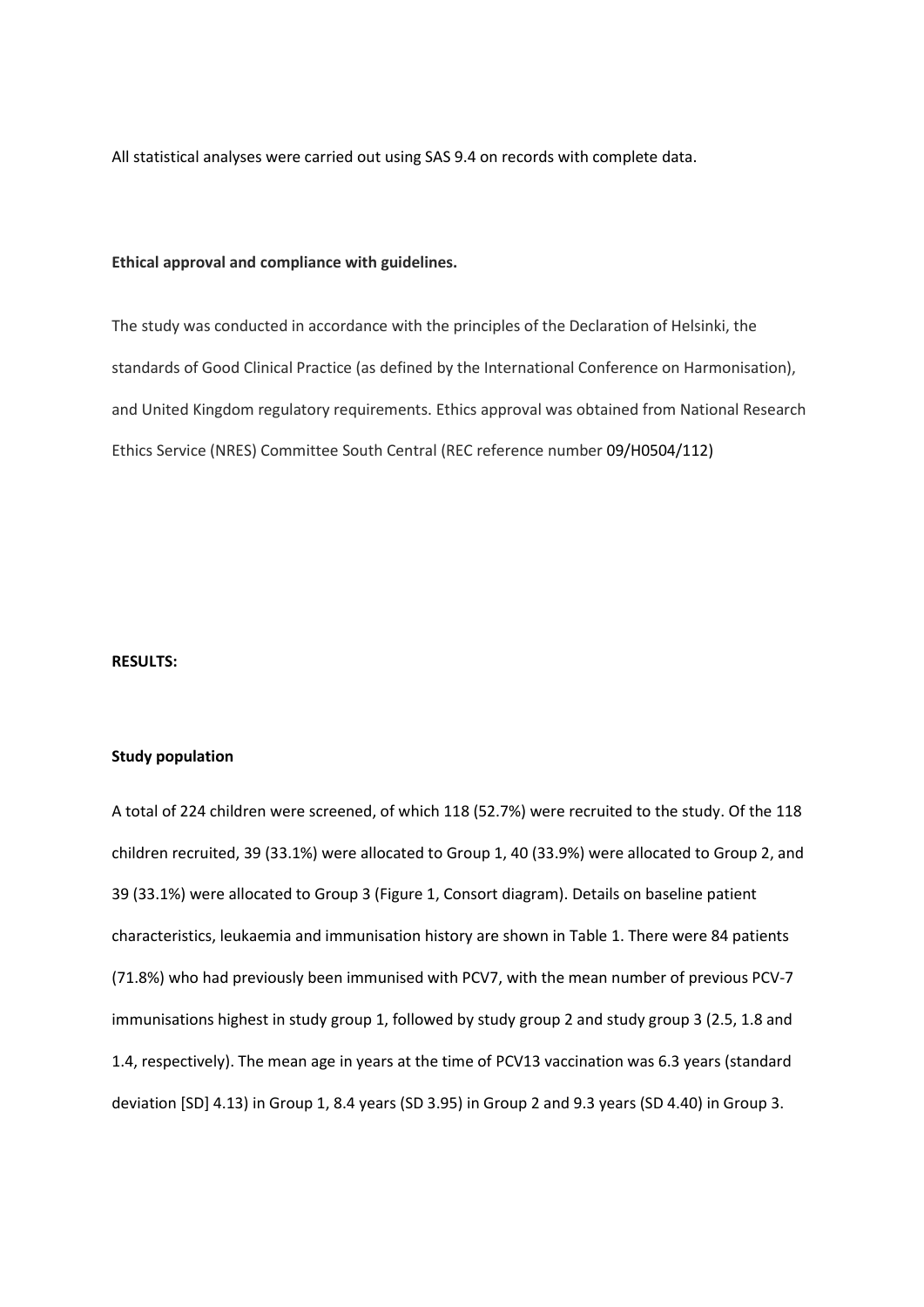#### **Rates of seroprotection**

At baseline, only 2/118 patients (1.7%) had protective antibody concentrations against at least 10 serotypes (all in study group 1 (2/39 [5.1%]). An overall protective response at 1 month postvaccination (i.e. concentrations of serotype specific anti-pneumococcal antibody ≥ 0.35 μg/ml and 4 fold rise in ≥ 10 serotypes) was achieved in 12.8% of Group 1 (5/39; 95% CI 4.3% to 27.4%), 59.5% of Group 2 (22/37; 95% CI 42.1% to 75.3%) and 56.8% of Group 3 (21/37; 95% CI 39.5% to 72.9%) (Table 2). At 12 months post-vaccination, protective responses were achieved in 0% in Group 1 (0/37), 37% in Group 2 (11/29; 95% CI 20.7% to 57.7%) and 43.3% of Group 3 (13/30; 95% CI 25.5% to 62.6%) (Table 3).

The proportion of patients achieving protective responses to individual serotypes at 1 and 12 months post-vaccination is shown in Figures 2 and 3. These individual serotype responses were higher than the overall protective response proportions where the threshold was defined as 10 of 12 serotypes reaching ≥ 0.35 µg/ml and ≥4-fold rise. Protective responses were not maintained at 12 months in a proportion of patients, particularly those who had been vaccinated during chemotherapy.

#### **Functional assay responses**

The proportion of patients in each treatment group with an OPA titre  $\geq 8$  dilution at 1 and 12 months post-vaccination by serotype 1, 4, 5 and 19A and for all 4 serotypes is shown is Figures 4 and 5. For each treatment group, the proportion of patients who achieved a functional response was greater or equal to the number with concentrations of anti-pneumococcal antibodies considered to be protective both at 1 and 12 months post-vaccination.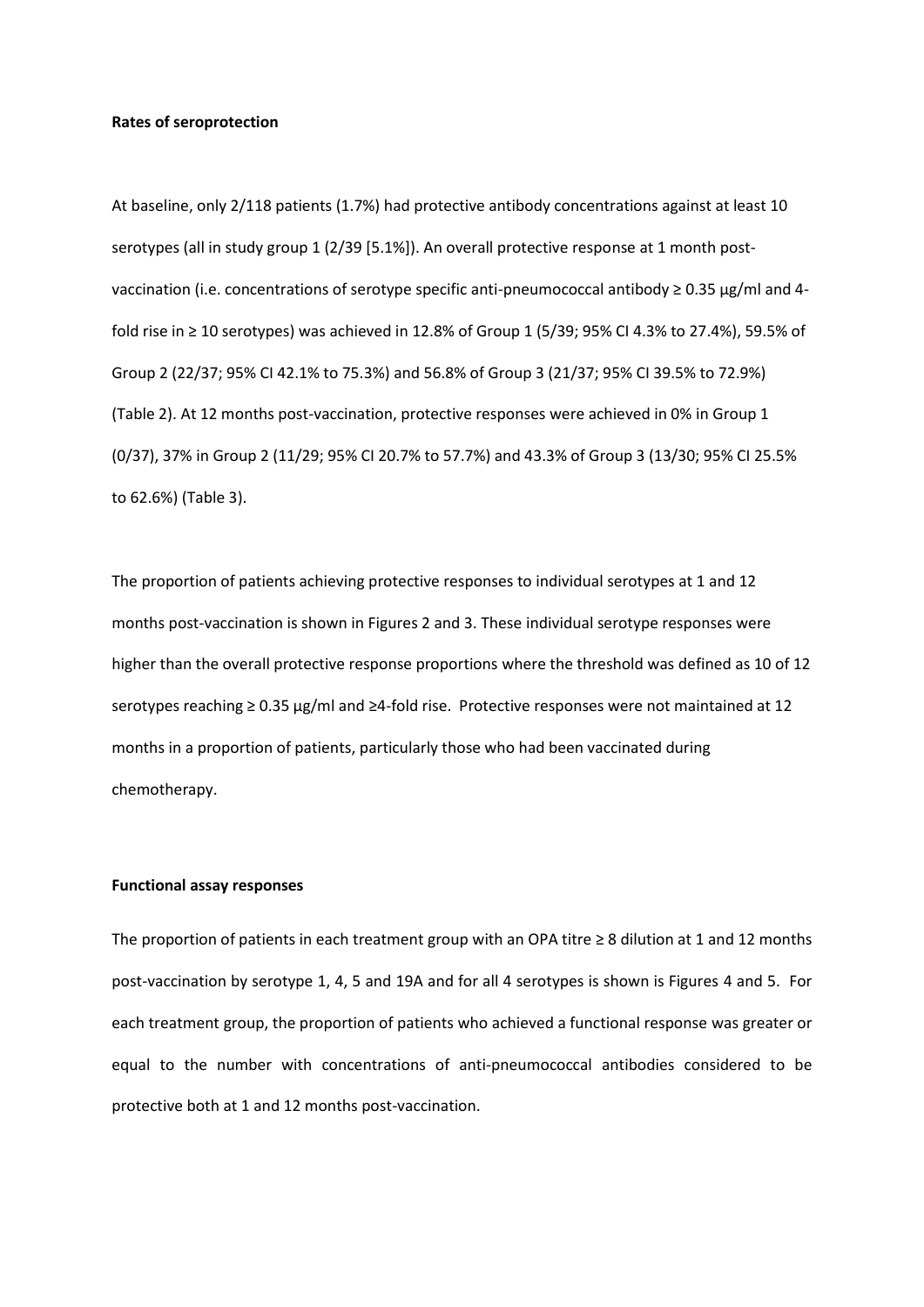#### **Overall composite immune responses**

Patients who had completed chemotherapy (Groups 2 and 3) had a significantly higher overall composite response rate compared to those children in Group 1, with no patients in Group 1 achieving the definition of both response in concentration of anti-pneumococcal antibodies and a response in functionality of anti-pneumococcal antibodies at 1 and 12 months (Table 4 and 5). Furthermore, logistic regression modelling confirmed no association between the intensity of treatment regimen (A, B or C) nor the number of delayed intensifications (1 or 2) and the response rate to immunisation (Tables 4 and 5).

The results of the immune function of the study population will be reported separately.

#### **Impact of previous vaccination with PCV7**

There were 84 patients (71.8%) who had received PCV7 vaccine prior to study entry. Of these, none had protective anti-pneumococcal antibody concentrations at baseline to the PCV7 serotypes (4, 6B, 9V, 14, 18C, 19F and 23F).

There was no significant difference between the antibody response achieved after PCV13 vaccination in the PCV7 subset and the non-PCV7 subset at 1 and 12 months post-vaccination (Supplementary Data: Table 6 and 7).

### **Safety and tolerability**

For the 7 days following vaccination, a significant fever (≥ 38°C but ≤ 40°C) was reported in 11/109 (10.1%) and there were no reports of fever duration longer than 2 days (Supplementary Data: Table 7 ). The incidence of pain and/or redness at the injection sites reported after vaccination is shown in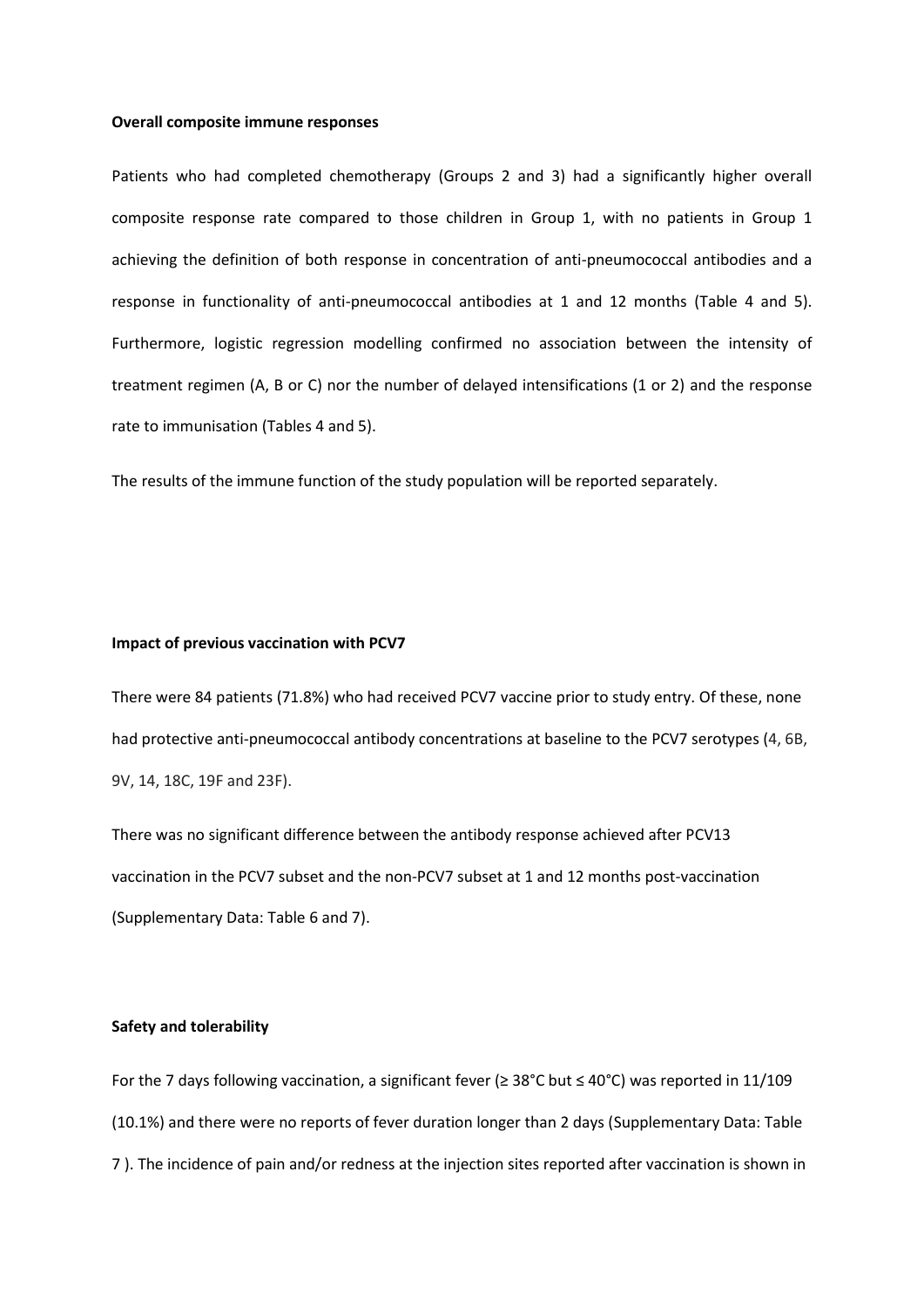Table 8. In 4 of 118 (3.4%) of patients, fever or injection site reaction was significant enough to warrant hospital admission. In total there were 11 serious adverse events (SAE) in the 118 patients over the study period. The majority of these (7/11 [63.6%]) were considered to be unrelated or unlikely to be related to the vaccine.

There were no cases of proven pneumococcal disease reported during the study period.

### **Nasopharyngeal carriage of pneumococcal serotypes**

Pneumococcal carriage was documented in 14 of 55 subjects (25.5%) at study entry and 8 of 43 (18.6%) at 12 months post-vaccination. The results of the molecular characterisation of these isolates will be reported separately.

### **DISCUSSION:**

It is well-established that children with ALL are at particular risk of IPD during and after completion of treatment (9). This is the first immunogenicity study of PCV13 in a cohort of children with ALL. Our study demonstrates that while it is safe to administer PCV13 vaccine during therapy for ALL, immune responses are suboptimal. However, our data show that children can achieve protective immunity to PCV13 at the end of treatment which is equivalent to that achieved when PCV is given at 6 months after the completion of treatment, which is the current recommendation for such children.

Hung et al. recommend a single dose of PCV13 as soon as possible after cancer diagnosis followed by an additional dose of PCV13 after the completion of treatment (24). This study showed that children who had received previous PCV7 vaccination had similar rises in antibody titres for the 7 serotypes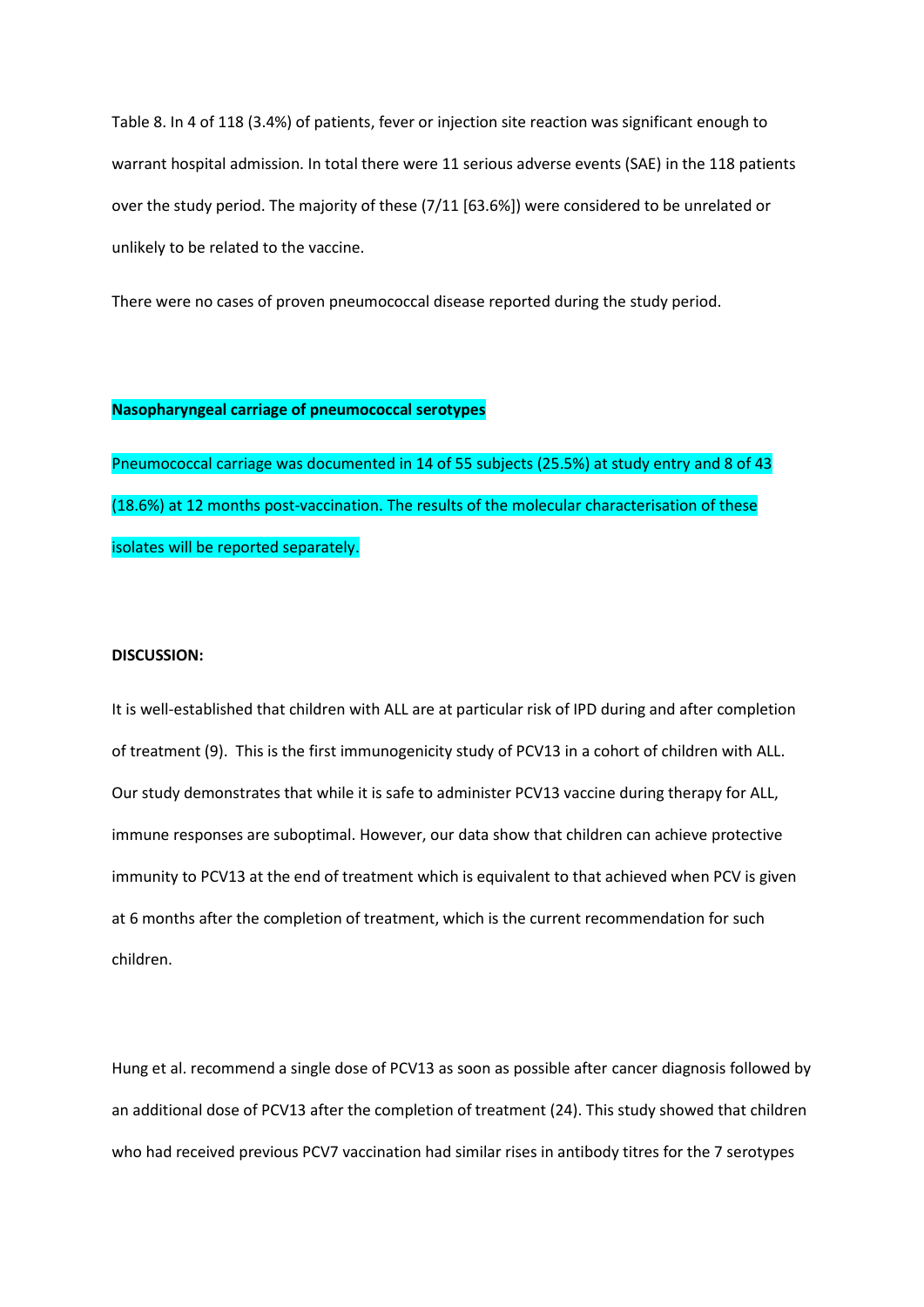when comparing children who were receiving chemotherapy with those who had completed chemotherapy and concluded that children receiving chemotherapy could benefit from a single dose of PCV13. This finding was not replicated in our study. This is perhaps because the Hung et al study recruited a number of children with solid tumours, including brain tumours, who do not have the same degree of immunosuppression as children with ALL.

Our study supports the safety and tolerability of PCV13, in keeping with published data in other immunocompromised populations with comparable rates of fever, pain and/or redness at the injection site. In 4 of 118 (3.4%) of patients fever or injection site reaction was significant enough to warrant hospital admission. This is higher than reported in healthy populations, but most likely reflects a lower threshold for triggering hospital admission in these children, rather than increased toxicity (35, 36). The majority of the 11 SAEs were considered to be unrelated to the vaccine and reflect the frequent hospital admission rate in this population of children while they are receiving chemotherapy.

The threshold for defining an overall protective response was high (10 out of 12 serotypes achieving WHO definition protection of  $\geq$  0.35  $\mu$ g/mL and  $\geq$ 4- fold rise). This definition is considered the serological correlate of protection against IPD. Of note, this WHO definition was derived from healthy infants and it therefore may not be appropriate to apply the same threshold to children who are immunosuppressed both from ALL itself and their immunosuppressive therapy.

Immunocompromised patients may potentially mount an adequate serological response but lack functional anti-pneumococcal protection. However, our study shows that the functional OPA assays performed demonstrated that the number of patients with functional protective immunity was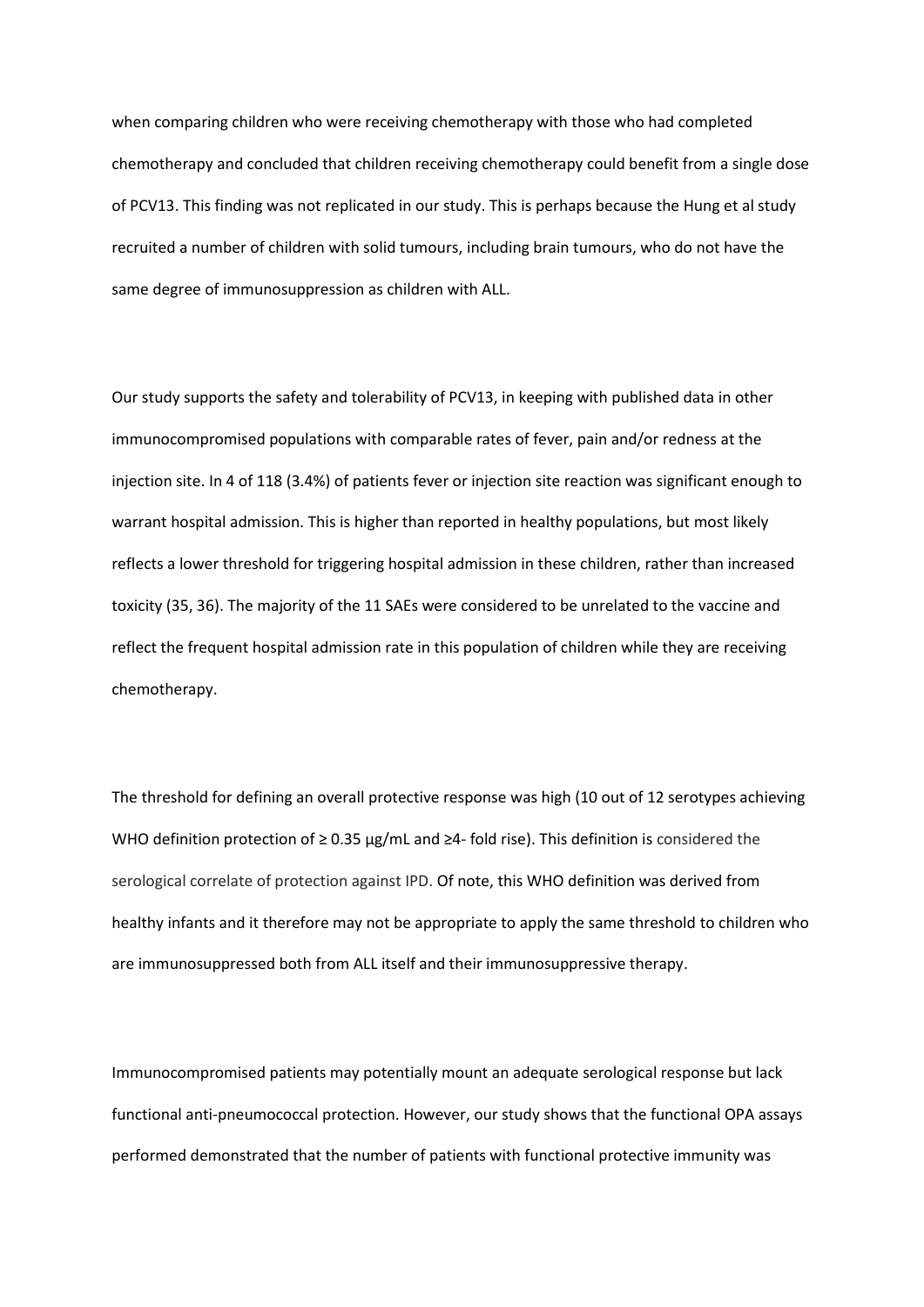equal or greater to the number with concentrations of serotype specific IgG considered to be protective. This is reassuring in terms of interpreting the clinical implications of the results.

Although there were no documented cases of pneumococcal infection during the study period, a study limitation is that this surveillance did not extend further. While our data have shown the immunogenicity of PCV13, we were unable to demonstrate its clinical efficacy by comparing the incidence of pneumococcal infections before and after vaccination with PCV13.

### **Conclusion**

This study demonstrates the vaccination with PCV13 in children with ALL at the end of chemotherapy is similar in effectiveness to vaccination at 6 months after completion of chemotherapy. We propose that relevant guidelines should now reflect this in order to maximally protect such children against pneumococcal disease.

**Word count 2782 (max 3000)**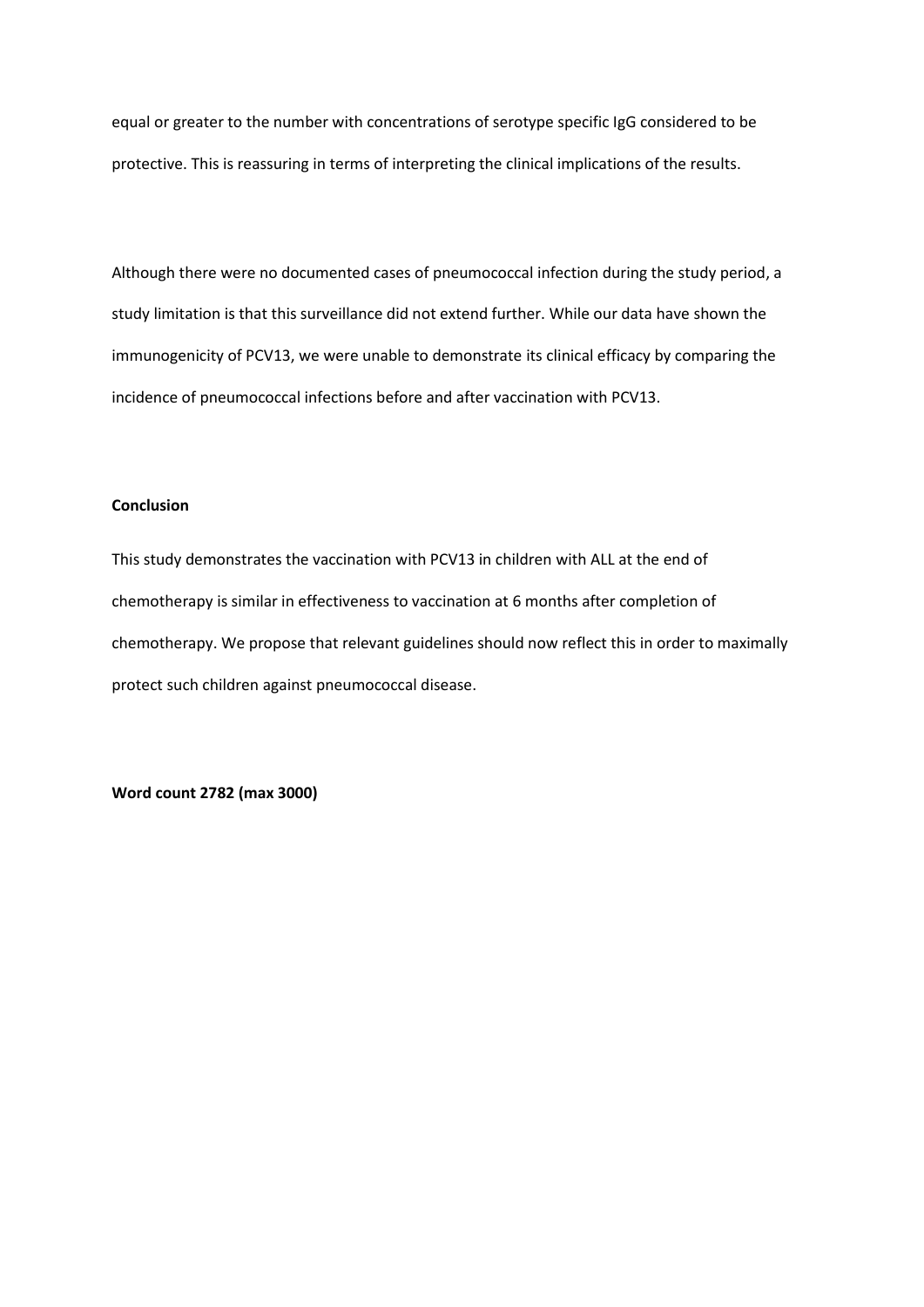#### **REFERENCES:**

1. Vora A, Goulden N, Wade R, et al. Treatment reduction for children and young adults with low-risk acute lymphoblastic leukaemia defined by minimal residual disease (UKALL 2003): a randomised controlled trial. Lancet Oncol 2013;14:199-209.

2. Hunger SP, Lu X, Devidas M, et al. Improved survival for children and adolescents with acute lymphoblastic leukemia between 1990 and 2005: a report from the children's oncology group. J Clin Oncol 2012;30:1663-1669.

3. O'Connor D, Bate J, Wade R et al. Infection-related mortality in children with acute lymphoblastic leukemia: an analysis of infectious deaths on UKALL2003. Blood 2014; 124:1056-1061

4. Brodtman DH, Rosenthal DW, Redner A, Lanzkowsky P, Bonagura VR. Immunodeficiency in children with acute lymphoblastic leukemia after completion of modern aggressive chemotherapeutic regimens. J Pediatr 2005; 146:654-61

5. Ek T, Mellander L, Hahn-Zoric M, Abrahamsson J. Intensive treatment for childhood acute lymphoblastic leukemia reduces immune responses to diphtheria, tetanus, and Haemophilus influenzae type b. J Pediatr Hematol Oncol 2004; 26:727-34

**6.** van Tilburg CM, Sanders EA, Rovers MM, Wolfs TF, Bierings MB. Loss of antibodies and response to (re-)vaccination in children after treatment for acute lymphocytic leukemia: a systematic review. Leukemia 2006; 20:1717-22

**7.** Patel SR, Ortin M, Cohen BJ et al. Revaccination of children after completion of standard chemotherapy for acute leukaemia. Clin Infect Dis 2007; 44:635-42.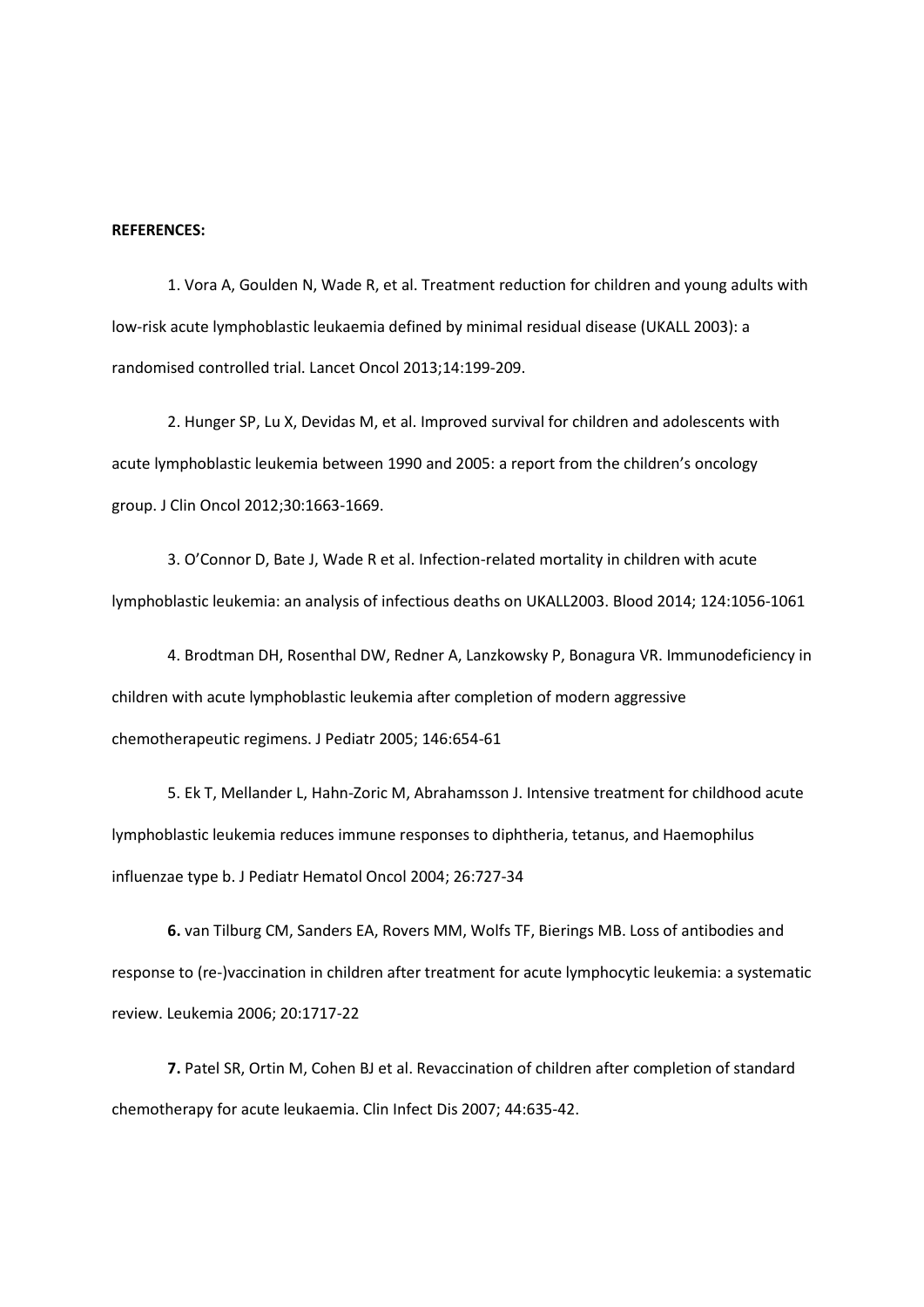**8.** Engelhard D, Cordonnier C, Shaw PJ et al. Early and late invasive pneumococcal infection following stem cell transplantation: a European Bone Marrow Transplantation survey. Br J Haematol 2002; 117:444-50

**9.** Meisel R, Toschke AM, Heiligensetzer C, Dilloo D, Laws H-J, von Kries R. Increased risk for invasive pneumococcal diseases in children with acute lymphoblastic leukaemia. Br J Haematol 2007; 137:457-60

**10.** Rose MA, Christopoulou D, Myint TTH, de Schutter I The burden of invasive pneumococcal disease in children with underlying risk factors in North America and Europe. Int J Clin Pract 2014; 68: 8-19

**11.** McCavit TL, Lei Xuan MS, Song Zhang, Flores G, Quinn CT. Hospitalization for Invasive Pneumococcal Disease in a National Sample of Children with Sickle Cell Disease Before and After PCV7 Licensure. Pediatr Blood Cancer. 2012 58: 945–949.

**12.** Shigayeva A*,* Rudnick W*,* Green K*, et al.* Invasive pneumococcal disease among immunocompromised persons: implications for vaccination programs*. Clin Infect Dis.* 2016*;* 62*:*139*‐* 147*.*

13. Lehrnbecher T*,* Schubert R*,* Behl M*, et al.* Impaired pneumococcal immunity in children after treatment for acute lymphoblastic leukaemia*. Br J Haematol.* 2009*;*147 *:*700*‐*705*.*

14. Patel SR, Bate J, Borrow R, Heath PT Serotype-specific pneumococcal antibody concentrations in children treated for acute leukaemia. Arch Dis Child. 2012 Jan;97(1):46-8.

15. Spickermann D, Gause A, Pfreundschuh M, et al. Impaired antibody levels to tetanus toxoid and pneumococcal polysaccharides in acute leukemias. Leuk Lymphoma. 1994;16:89–96

16. Goldblatt D. Bacteria, polysaccharides, vaccines and boosting: measuring and maintaining population immunity. Arch Dis Child. 2008;93:646–647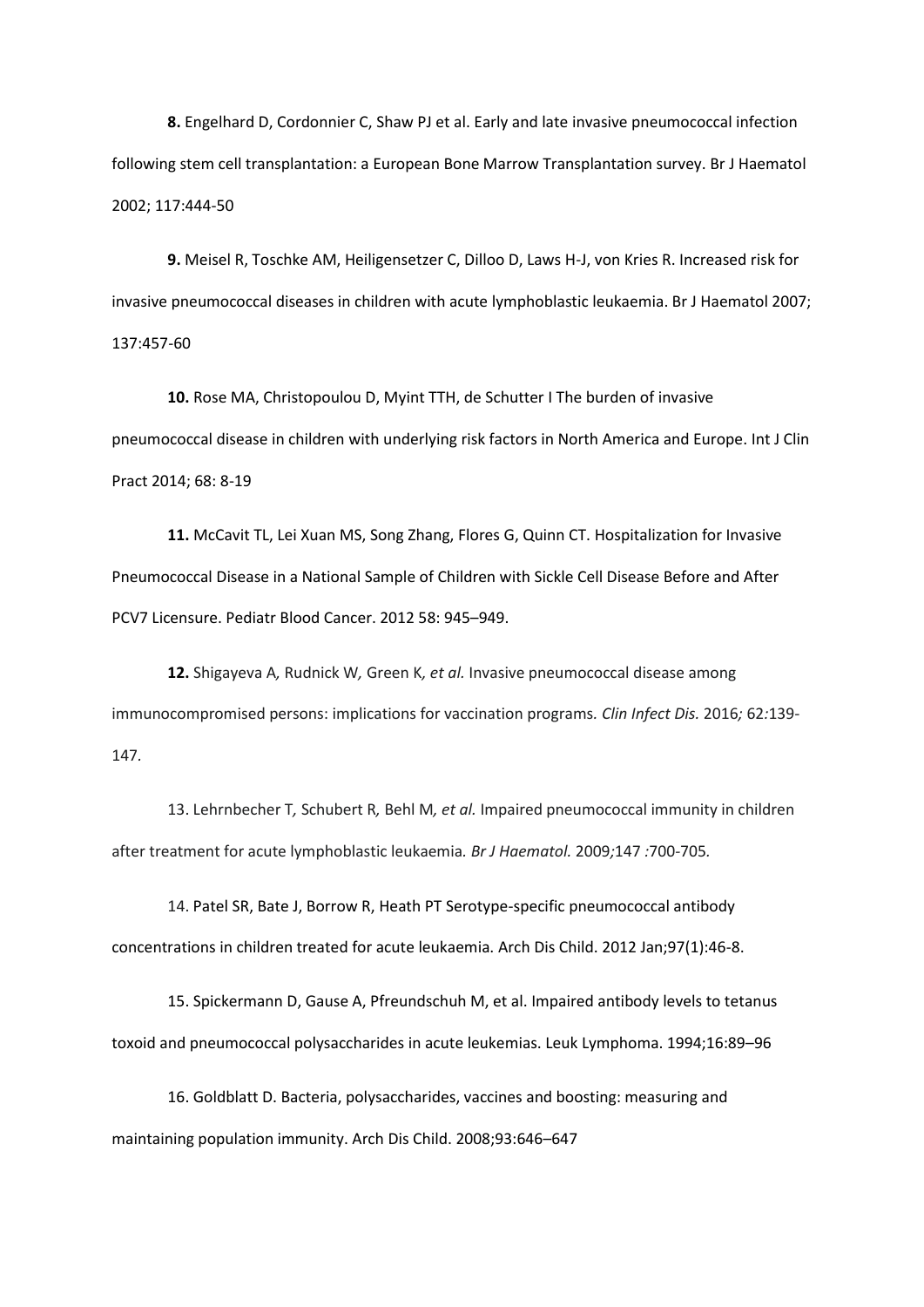17. Ada G. Vaccines and vaccination. N Engl J Med 2001; 345:1042–53

18. Clutterbuck EA, Lazarus R, Yu LM, et al. Pneumococcal conjugate and plain polysaccharide vaccines have divergent effects on antigen-specific B cells. J Infect Dis 2012; 205:1408–16.

19. De Montalembert M, Abboud MR, Fiquet A et al. 13-valent pneumococcal conjugate vaccine (PCV13) is immunogenic and safe in children 6-17 years of age with sickle cell disease previously vaccinated with 23-valent pneumococcal polysaccharide vaccine (PPSV23): Results of a phase 3 study. Pediatr Blood Cancer. 2015; 62:1427-36.

20. Bhorat AE, Madhi SA, Laudat F et al. [Immunogenicity and safety of the 13-valent](https://www.ncbi.nlm.nih.gov/pubmed/25888646)  pneumococcal conjugate vaccine in HIV-infected [individuals naive to pneumococcal](https://www.ncbi.nlm.nih.gov/pubmed/25888646) vaccination. AIDS. 2015; 29:1345-54

21[. Cheng](https://www.ncbi.nlm.nih.gov/pubmed/?term=Cheng%20FW%5BAuthor%5D&cauthor=true&cauthor_uid=21109505) FW, [Ip M,](https://www.ncbi.nlm.nih.gov/pubmed/?term=Ip%20M%5BAuthor%5D&cauthor=true&cauthor_uid=21109505) [Chu YY](https://www.ncbi.nlm.nih.gov/pubmed/?term=Chu%20YY%5BAuthor%5D&cauthor=true&cauthor_uid=21109505) et al. Humoral response to conjugate pneumococcal vaccine in paediatric oncology patients Arch Dis Child 2012;97:358-60

22[. Crawford NW,](https://www.ncbi.nlm.nih.gov/pubmed/?term=Crawford%20NW%5BAuthor%5D&cauthor=true&cauthor_uid=25101761) [Balloch A,](https://www.ncbi.nlm.nih.gov/pubmed/?term=Balloch%20A%5BAuthor%5D&cauthor=true&cauthor_uid=25101761) [Tikkanen L,](https://www.ncbi.nlm.nih.gov/pubmed/?term=Tikkanen%20L%5BAuthor%5D&cauthor=true&cauthor_uid=25101761) [Merchinaud F,](https://www.ncbi.nlm.nih.gov/pubmed/?term=Merchinaud%20F%5BAuthor%5D&cauthor=true&cauthor_uid=25101761) [Downie P,](https://www.ncbi.nlm.nih.gov/pubmed/?term=Downie%20P%5BAuthor%5D&cauthor=true&cauthor_uid=25101761) [Buttery JP.](https://www.ncbi.nlm.nih.gov/pubmed/?term=Buttery%20JP%5BAuthor%5D&cauthor=true&cauthor_uid=25101761) Pneumococcal conjugate vaccine administration during therapy for pediatric leukemia. Pediatr Infect Dis J. 2015;34:9-15.

23. Hung TY, Kotecha RS, Blyth CC et al. [Immunogenicity and safety of single-dose, 13-valent](https://www.ncbi.nlm.nih.gov/pubmed/28696530)  pneumococcal conjugate [vaccine in pediatric and adolescent oncology patients.](https://www.ncbi.nlm.nih.gov/pubmed/28696530) Cancer. 2017;123:4215-4223.

24[. Waight PA,](https://www.ncbi.nlm.nih.gov/pubmed/?term=Waight%20PA%5BAuthor%5D&cauthor=true&cauthor_uid=25801458) [Andrews NJ,](https://www.ncbi.nlm.nih.gov/pubmed/?term=Andrews%20NJ%5BAuthor%5D&cauthor=true&cauthor_uid=25801458) [Ladhani SN](https://www.ncbi.nlm.nih.gov/pubmed/?term=Ladhani%20SN%5BAuthor%5D&cauthor=true&cauthor_uid=25801458)<sup>,</sup> [Sheppard CL,](https://www.ncbi.nlm.nih.gov/pubmed/?term=Sheppard%20CL%5BAuthor%5D&cauthor=true&cauthor_uid=25801458) [Slack MP,](https://www.ncbi.nlm.nih.gov/pubmed/?term=Slack%20MP%5BAuthor%5D&cauthor=true&cauthor_uid=25801458) [Miller E.](https://www.ncbi.nlm.nih.gov/pubmed/?term=Miller%20E%5BAuthor%5D&cauthor=true&cauthor_uid=25801458) Effect of the 13valent pneumococcal conjugate vaccine on invasive pneumococcal disease in England and Wales 4 years after its introduction: an observational cohort study. Lancet Infect Dis. 2015;15:535-43.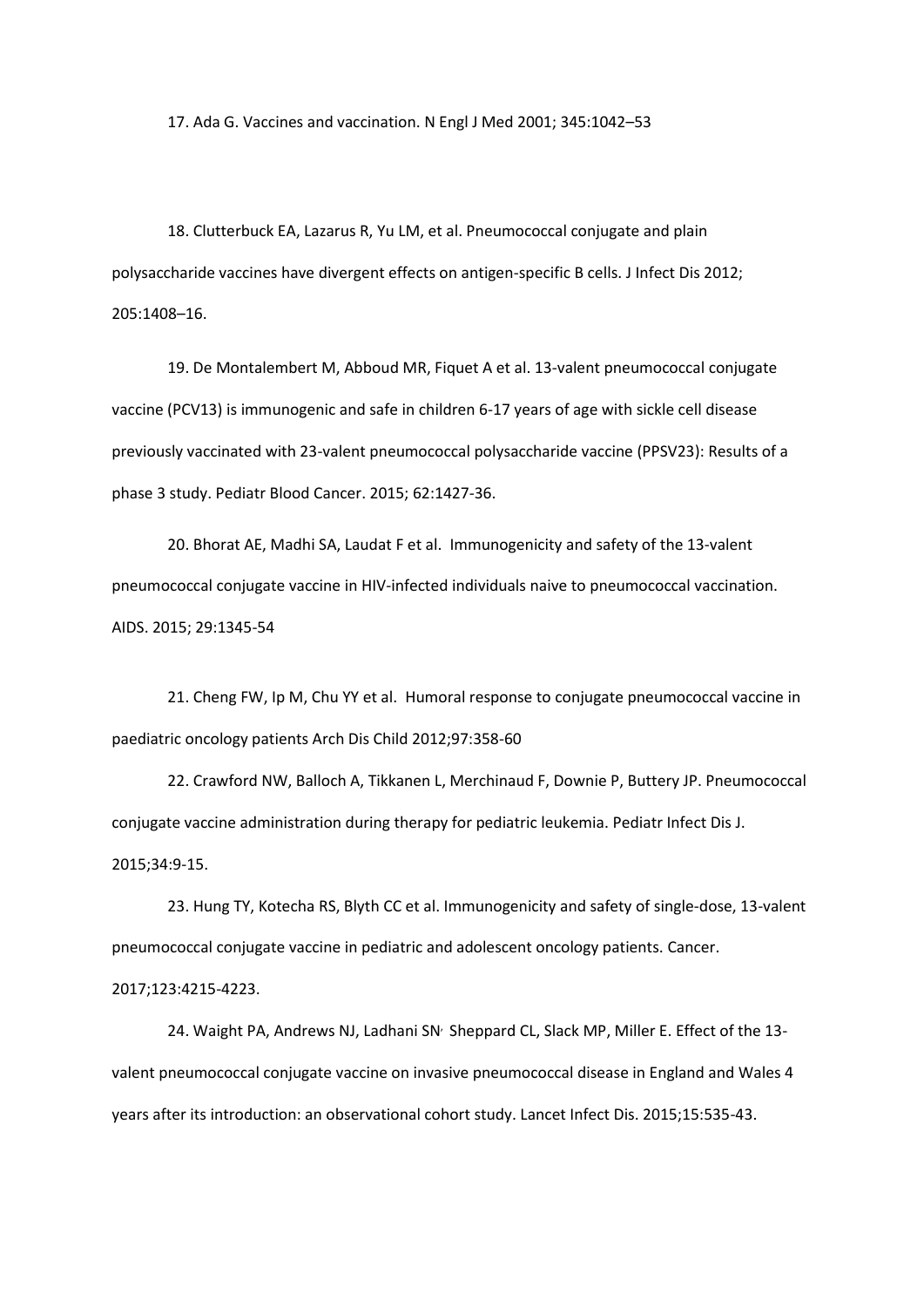25. Crawford NW*,* Heath JA*,* Buttery JP*.* Immunisation practices of paediatric oncologists: an Australasian survey*.* J Paediatr Child Health. 2007 *;***43***:*593*‐*596*.*

26. Bate J*,* Patel SR*,* Chisholm J*,* Heath PT*;* Supportive Care Group of the Children's Cancer and Leukaemia Group (CCLG)*.* Immunisation practices of paediatric oncology and shared care oncology consultants: a United Kingdom survey*. Pediatr Blood Cancer.* 2010*;* **54***:*941*‐*946*.*

27. Top KA, Pham-Huy A, Price V et al. Immunization practices in acute lymphocytic leukemia and post-hematopoietic stem cell transplant in Canadian. Pediatric Hematology/Oncology centers, Human Vaccines & Immunotherapeutics 2016; 12: 931-936

28. Australian Technical Advisory Group on Immunisation (ATAGI), National Health and Medical Research Council (NHMRC)*. Australian Immunisation Handbook.* 10th ed. Canberra, Australia*: Australian Government Department of Health;* 2015

29. Royal College of Paediatrics and Child Health (RCPCH). Immunisation of the Immunocompromised Child: Best Practice Statement. London, RCPCH: (publisher), 2002

30. Centers for Disease Control and Prevention (CDC)*.* Use of 13‐valent pneumococcal conjugate vaccine and 23‐valent pneumococcal polysaccharide vaccine among children aged 6‐18 years with immunocompromising conditions: recommendations of the Advisory Committee on Immunization Practices (ACIP)*. MMWR Morb Mort Weekly Rep.* 2013*;* **62***:*521*‐*524*.*

31. Rubin LG, Levin MJ, Ljungman P, Davies EG, Avery R, Tomblyn M, Bousvaros A, Dhanireddy S, Sung L, Keyserling H, et al. 2013 IDSA Clinical Practice Guideline for Vaccination of the Immunocompromised Host. Clin Infect Dis 2014

32. Immunisation against infectious disease, Department of Health Green Book 2006

33. Lal G, Balmer P, Stanford E, Martin S, Warrington R, Borrow R. Develop-ment and validation of a nonaplex assay for the simultaneous quantitation ofantibodies to nine Streptococcus pneumoniae serotypes. J Immunol Methods 2005;296: 135–47.